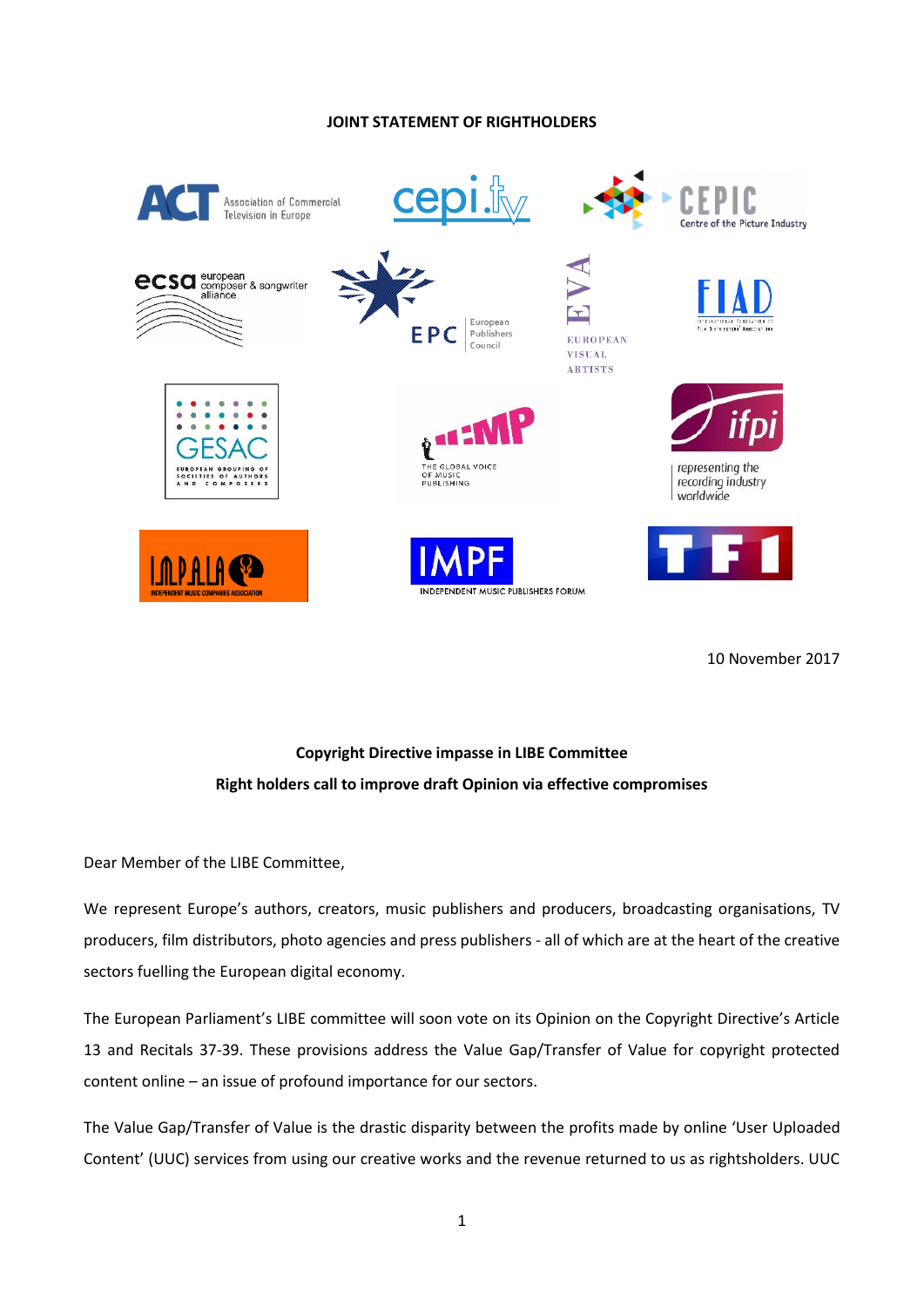services engineer this market distortion by exploiting Article 14 of the EU's e-Commerce Directive to claim 'Safe Harbour' status to avoid copyright liability. This mass avoidance of liability was not the intention of the original law when it was drafted in 2000 – long before the emergence of these companies. Art. 14 was intended to be applicable only to "passive" hosting services – an interpretation subsequently supported by the Court of Justice of the EU.

A balanced solution is offered by the proposed Copyright Directive to avoid the free-riding of today's selfproclaimed intermediaries, while preserving important values such as freedom of expression and other fundamental rights that are also a prerequisite for independent and free artistic expression. Therefore, we urge you to clarify in your Opinion that services which store and provide access to copyright protected content uploaded by users:

- undertake copyright relevant acts (i.e. they communicate to the public and as the case may be reproduce content) and;
- should not benefit from the e-Commerce Directive's 'Safe Harbour' status because by promoting, optimising and presenting such content they are playing an active role.

However, recent developments in LIBE have become a source of serious, collective concern to us.

The draft Opinion of the Rapporteur, MEP Michal Boni, outright removes the draft solutions to the Value Gap/Transfer of Value problem.

Furthermore, in its current form the draft Opinion would codify the present day misapplication of EU rules that platform services rely on to avoid remunerating European creators and right holders. Finally, the Rapporteur's draft removes the Commission's clarification of UUC services' copyright liability and the clarification that when such services play an 'active role' they cannot benefit from EU 'Safe Harbours'.

In addition, we hear of an impasse in the compromise discussions between the Rapporteur and Shadows.

**We would encourage all MEPs involved to renew their efforts to reach a compromise text**, however we emphasise that the rapporteur Boni's draft Opinion cannot be an option for a compromise text as it does not solve the Value Gap/Transfer of Value problem in Europe.

Should there be no meaningful compromise text by the time of the vote, **we ask you to vote in support of the amendments below relating to Article 13 and Recitals 37-39**, and to reject all other amendments including those in MEP Boni's draft Opinion:

2